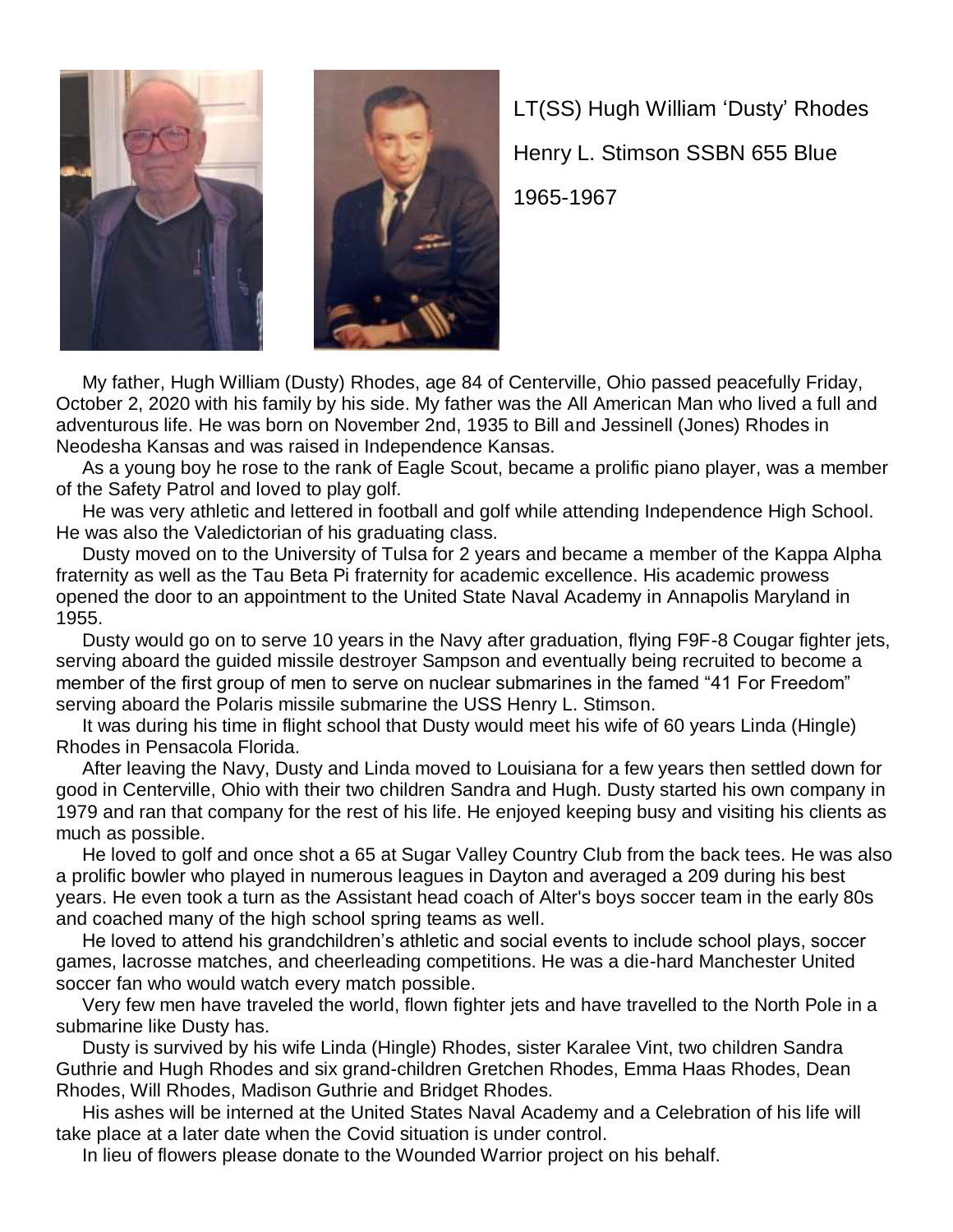--

My father was an original member of the Blue Crew and took part in the commissioning of the Stimson. He passed away last Friday. I have a lot of Stimson things he saved through the years if you would like to see some of it. Hugh Rhodes II

## **OBITUARY**

Hugh William (Dusty) Rhodes, age 84 of Centerville, Ohio passed peacefully Friday, October 2, 2020 with his family by his side. Dusty lived a full and adventurous life and was known as an avid golfer, soccer coach, military veteran and businessman. Dusty was born on November 2nd, 1935 to Bill and Jessinell (Jones) Rhodes in Neodesha Kansas and was raised in Independence Kanas. He was very athletic and lettered in football and golf while attending Independence High School. He was the Valedictorian of his graduating class. Dusty moved on to the University of Tulsa for 2 years and became a member of the Kappa Alpha fraternity as well as the Tau Beta Pi fraternity for academic excellence. His academic prowess opened the door to an appointment to the United State Naval Academy in Annapolis Maryland in 1955. Dusty would go on to serve 10 years in the Navy after graduation, flying F9F-8 Cougar fighter jets, serving aboard surface ships and eventually being recruited to become a member of the first group of men to serve on nuclear submarines in the famed "41 For Freedom". It was during his time in flight school that Dusty would meet his wife of 60 years Linda (Hingle) Rhodes. After leaving the Navy, Dusty and Linda moved to Louisiana for a few years then settled down for good in Centerville, Ohio with their two children Sandra and Hugh. Dusty started his own company in 1979 and ran that company for the rest of his life. He enjoyed keeping busy and visiting his clients as much as possible He loved to golf but his real passion was going to his grandchildren"s athletic and social events to include school plays, soccer and lacrosse matches, and cheerleading competitions. He was a die-hard Manchester United soccer fan who would watch every match possible. Very few men have traveled the world, flown fighter jets and travelled to the North Pole in a submarine like Dusty has. Dusty is survived by his wife Linda (Hingle) Rhodes, sister Karalee Vint, two children Sandra Guthrie and Hugh Rhodes and six grand-children Gretchen Rhodes, Emma Haas Rhodes, Dean Rhodes, Will Rhodes, Madison Guthrie and Bridget Rhodes. His ashes will be interned at the United States Naval Academy and a Celebration of his life will take place at a later date when the Covid situation is under control. In lieu of flowers please donate to the Wounded Warrior project on his behalf the following address: <https://tinyurl.com/hughrhodes>